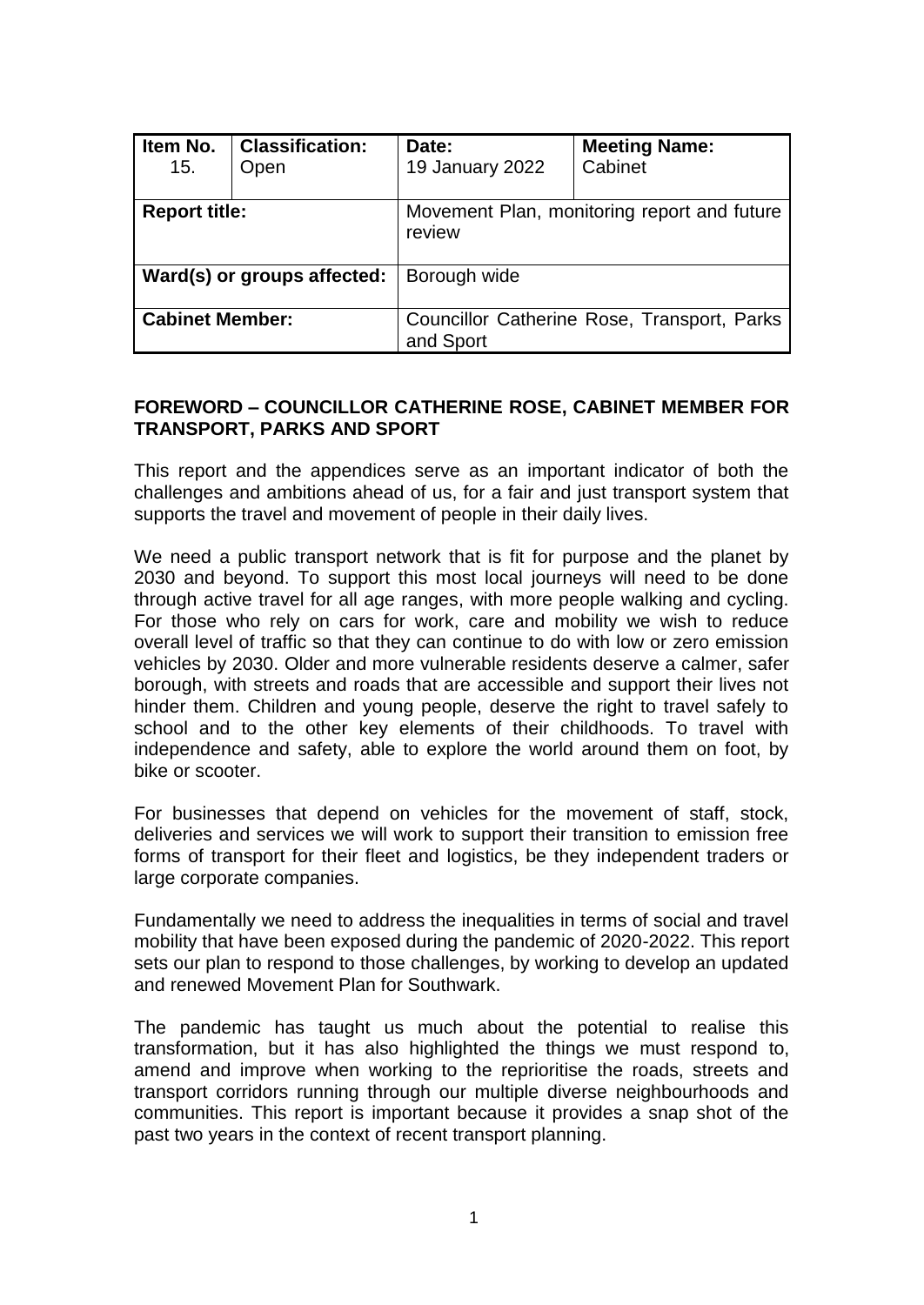We have learnt the importance and significance of good monitoring in regards to congestion and air quality. Also-design with the community and access to meaningful data that responds to agreed and clear priorities as a result of our Streetspace Schemes. These interventions have been based upon the principles of active travel through modal shift, Low Traffic Neighbourhood programmes and Healthy Streets. As all 9 of these schemes are reaching the decision making process following monitoring, evaluation and consultation we will publish more details of the impact and benefits these schemes have generated and the lessons learnt, that will shape our approach going forward later this Spring. This will help inform future consultation on the Movement Plan update, which will be late Summer or early Autumn this year.

Voices that have been previously under-represented must be supported to help shape and form the future of travel and transport in this borough. The majority of residents don't own a car and many families struggle with the costs of owning and maintaining one. Many children and adults suffer from health inequalities and respiratory conditions that are exacerbated by poor air quality, too much of which is caused by vehicle emissions. We cannot sustain our dependency on cars and the congestion they create. We must provide an alternative network of safe calm routes that support active travel for everyone, the length and breadth of the borough. We must reduce the impact and numbers of cars and journeys made by cars and other vehicles in our borough if we are develop a sustainable future that meets the challenges and needs of the Climate Emergency.

This report sets out a process that will include a full and inclusive consultation process with key communities and stakeholders. It must not work in isolation but sit together with an alignment of objectives with our Public Health Strategies, the renewal of the Air Quality Strategy for Southwark that will run parallel in 2022 to this process. Also our commitment safety, especially for women and people with protected characteristics and disabilities. Also our embedded work to tackle racism and injustice through Southwark Stands Together and improve the life chances of everyone to access opportunities. A fair transport system, with public transport at its heart, and active travel as the default way to move in our borough is critical to underpinning all of this.

Once again I must also reiterate it is now vital that the Department for Transport, The Cabinet Office and The Treasury ensure that TfL and all Londoners get the much-needed financial investment to allow boroughs such as ours create the transport network, including the Bakerloo Line Extension, it deserves and needs now to secure zero emissions and sustainable future growth.

#### **RECOMMENDATION**

1. To receive an update on the delivery of the Movement Plan (2019) and note the emerging context leading to a review of the Movement Plan in 2022.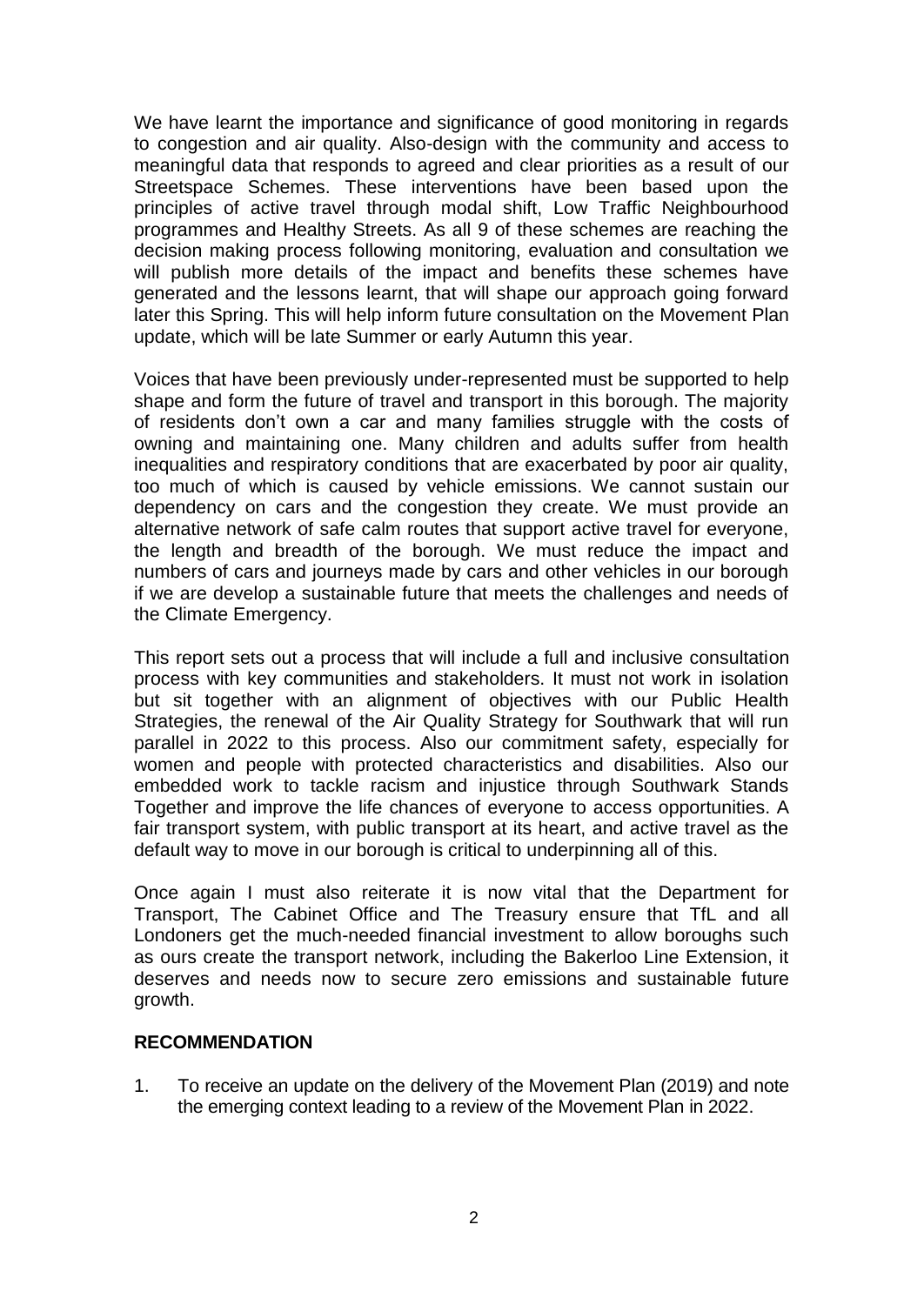# **BACKGROUND INFORMATION**

- 2. In March 2018, the Mayor of London published his Transport Strategy (MTS) which has a greater focus on health, wellbeing and the importance of place. It identified that encouraging walking and cycling is important to achieving a reduction in car usage and the resultant negative health externalities.
- 3. Section 145 of the Greater London Authority Act 1999 (GLAA 1999) requires each council in London to prepare a Local Implementation Plan (LIP) to detail how the authority will assist in delivering the Mayor's Transport Strategy. Transport for London (TfL) subsequently produced guidance in May 2018 for boroughs in preparing their third LIP (LIP3). In response, the council prepared a new transport plan (titled the Movement Plan) which was adopted in April 2019. The Movement Plan is supported by a more technical document titled Southwark's Local Implementation Plan 3 which bridges the Movement Plan and the requirements of the borough's LIP3.
- 4. The Movement Plan has a human centred approach and places the people that live, work and visit the borough the core of our policies and actions. The Movement Plan is based around three focus areas; people, place and experience and within these a number of missions have been set which we are seeking to achieve.
- 5. From early 2020, the Government's actions to control the spread of the coronavirus pandemic has changed the way we all live our lives which has had a major impact on patterns of travel.
- 6. In May 2020, TfL published its London Streetspace Plan in response to the needs of the pandemic. In June 2020, the council provided its response in the form of Southwark's Streetspace Plan (SSP) which was adopted by Cabinet. The SSP recognises how, when, and where travel has changed, and that people will continue to change their behaviour which poses a series of transport challenges. Thus, the SSP consists of three components, how movement has changed, our immediate response, and our longer term response.

### **KEY ISSUES FOR CONSIDERATION**

7. The key issue for consideration in changing the Movement Plan is the emergence of the pandemic and its impact on how we live our lives and the needs of the community. Most quick work programmes have been progressed at a much faster rate (e.g. Schools Streets and streetspace measures) but some longer term work streams have been delayed or paused, largely because TfL and the Government have only funded quick, emergency measures. This faster work rate has been helped by the Government advising council's to use "Experimental Traffic Orders" to test schemes before consulting on them.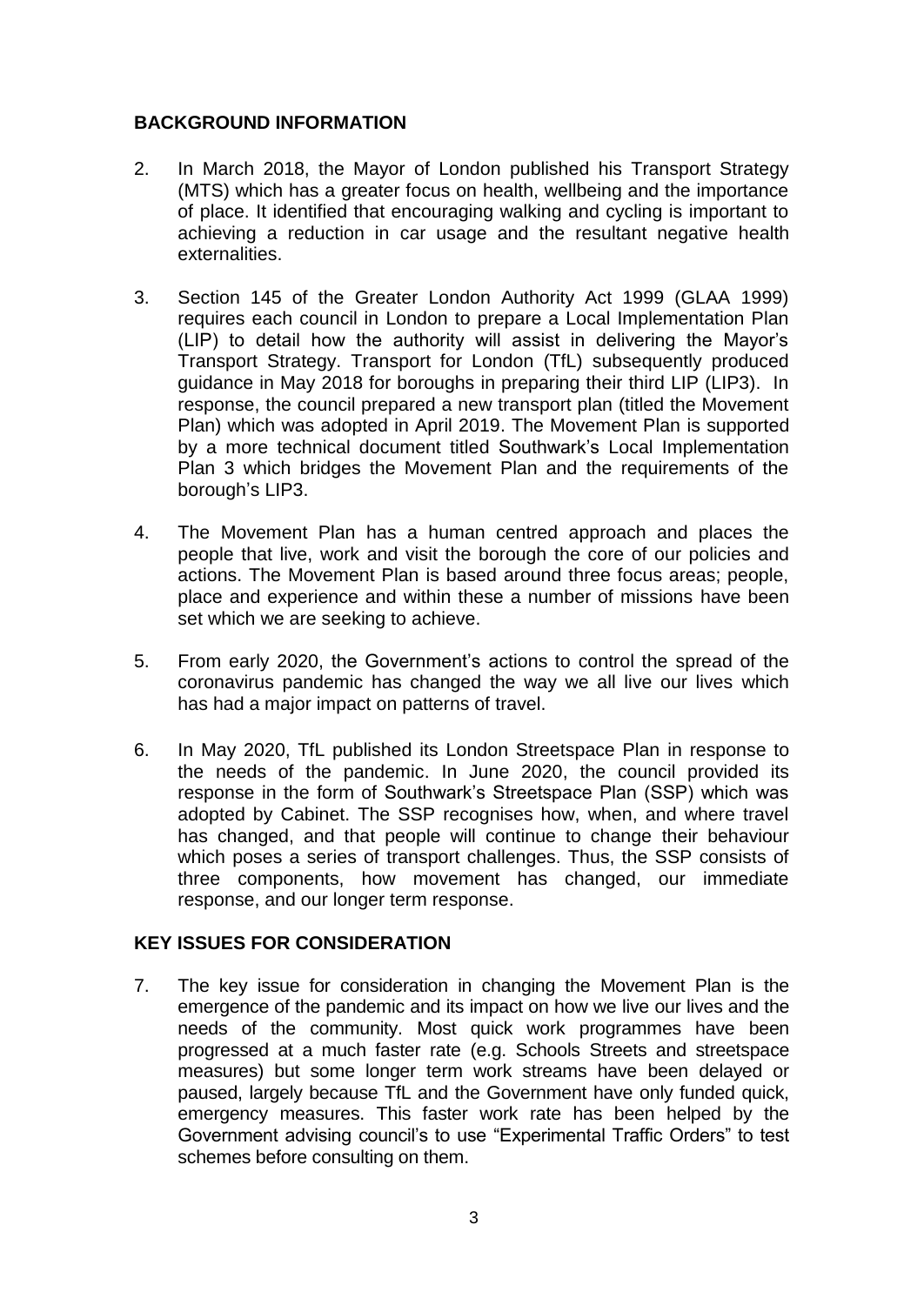- 8. A key challenge has been funding, which has been and remains a challenge for the borough with much of the funding for transport investment secured via TfL, now with considerable Government delay and oversight. Throughout the pandemic, TfL have also seen a significant reduction in its funding from public transport revenues and have thus sought greater financial support from central government. This has meant that Government funding to TfL and hence councils has been reduced, intermittently granted and separated into different pots making it more difficult to plan and deliver our work.
- 9. Given the challenges faced, the borough has responded rapidly and efficiently to the needs of the local community. A range of ambitious schemes have been implemented to facilitate social distancing for the duration of the pandemic and the levels of restrictions required, support the local economy during this period and going forward, and support key workers access their workplaces, whilst maintaining the principles and policies set out within the Movement Plan.
- 10. The Movement Plan also provides for an annual report to monitor the delivery of the plan and the borough's work towards achieving its missions, targets and outcomes. When adopting the Movement Plan, it was expected that this annual report would be provided in April of each year. However due to the emergency situation created by the pandemic the needs and impact report was not completed in 2020. Therefore the monitoring report contained in **Appendix 1** provides a two year monitoring report since the Movement Plan's adoption in April 2019.
- 11. The monitoring report identifies the progress that has been made, recognises the challenges and changing context as well as possible reasons to explain the data that has been observed. The report highlights that progress has been made on improving air quality, delivering cycle infrastructure, accompanied by growth in active travel. Challenges remain ensuring the good condition of the road network whilst more needs to be done to reduce car ownership.
- 12. Whilst acknowledging the substantial progress that has been made delivering the Movement Plan, lessons from its delivery to date, considering the wider community needs as well as the pandemic have identified key areas to be reviewed within the Movement Plan. These drivers of change are set out below:
	- **COVID-19** has highlighted inequalities in our society and the need for equity to be the leading factor in determining our policies, projects and programmes. This will build on further work undertaken on the equity framework as well as user research on the needs of the disabled and older residents in informing these changes.
	- **Southwark Stands Together** commitment and pledges were agreed in 2020. With the drive to tackle racism, discrimination and injustice and becoming anti-racist in all we do.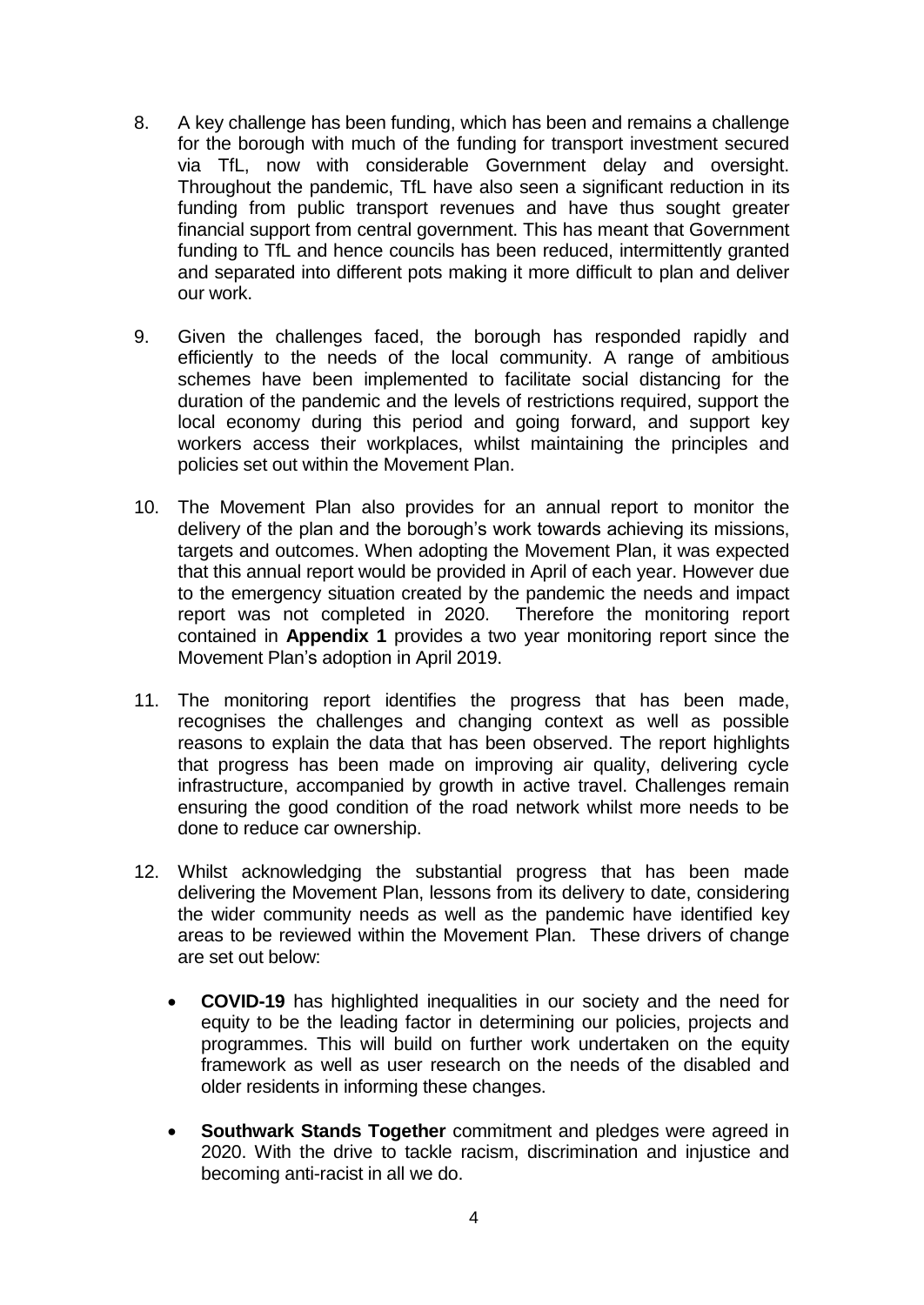- **Feeling safe on our streets.** In May 2020, the council launched a listening exercise to hear the experiences of women in Southwark, to understand how safe they feel living, working and travelling through the borough.
- **Climate emergency declaration.** In March 2019, the council declared a climate emergency. The declaration recommended, amongst other things, that the council accelerate its target of making Southwark carbon neutral by 2050 to 2030. Since this time, the council has prepared a climate change strategy and is currently supporting a citizen's jury to consider this complex challenge.
- **Air Quality Strategy 2022 update**. The Movement Plan and the Air Quality Strategy should be both complementary and supportive of each other. How people think and talk about air quality has changed within the refresh we will work to develop a Movement Plan to talk about traffic and emissions in a way that reflects this change.
- **Southwark Conversation.** In June 2020, the council started a conversation on the impact of the COVID-19 pandemic on everyday life, and how people feel about their local neighbourhoods. These conversations improve understanding, create relationships and insights to inform and strengthen the Movement Plan.
- **Lessons learnt from streetspace schemes.** The pandemic created an emergency that required us to urgently reallocate street space. We did this to provide social distancing to safely allow shops and businesses to remain open to the public, and to create safe and appealing walking and cycling facilities. This helped to enable healthier active travel and to reduce air pollution, both helping to mitigate covid-19. This also helped to discourage an increase in driving due to the reduced capacity on the rail, tube and bus networks. It was also important to suppress motor traffic to better accommodate essential journeys by the emergency services and for essential deliveries. Thus the borough rapidly implemented a wide range of schemes, including social distancing measures on several of our shopping streets, school street closures, low traffic neighbourhoods and cycle parking, to name a few. The accelerated programme and learnings from our streetspace schemes could aid future delivery of Movement Plan actions and the LIP3.
- **Lessons learnt from how we brought forward and delivered traffic schemes.** It was necessary for the council to accelerate its work programme to deliver emergency measures. The Government allowed this by instructing councils to use "Experimental Traffic Orders" to avoid lengthy and expensive modelling by instead conducting real life tests that could be refined before consulting upon them. Southwark delivered a range of active travel schemes, some that were being developed prepandemic and others that were enabled by the pandemic and the work of TfL in response to it.

.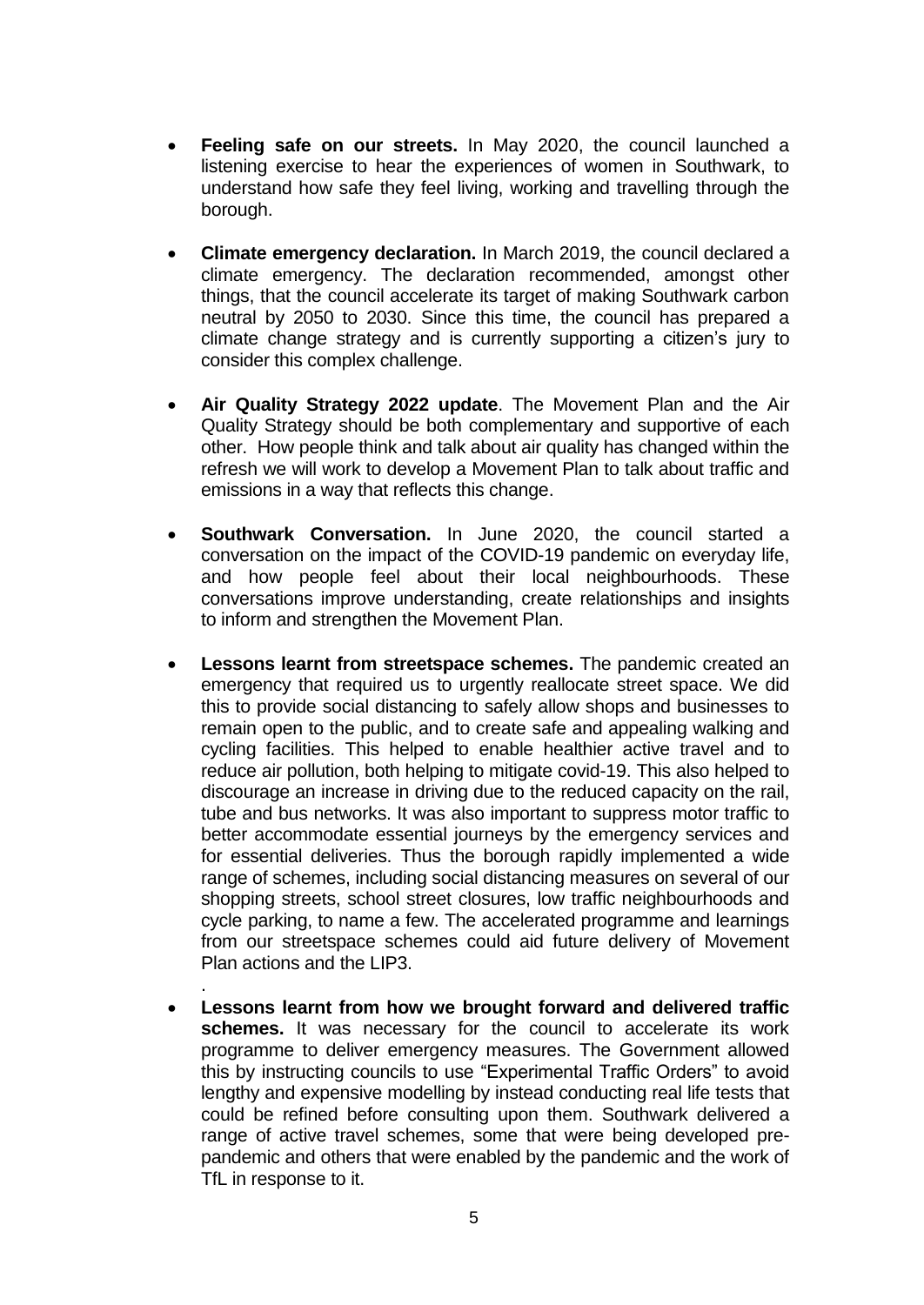- **Declining funding.** The pandemic has shown the reliance of boroughs and TfL on Government funding. This has seen the Bakerloo Line Extension and the East London Line rail improvements paused. Future funding and financial structures remain unclear as the financial impact and recovery from of the pandemic are realised.
- 13. Given the issues highlighted in paragraph 11, it is proposed that the review of the Movement Plan (and supporting documentation) be brought forward. Work has commenced and it is expected that a revised document will be consulted on in the summer of 2022. This revised Movement Plan will be brought to cabinet to agree its consultation. The consultation and engagement will be informed by pre-engagement as discussed in paragraph 17.

# **Policy framework implications**

- 14. Southwark's Borough Plan 2020 2022 provides the Council's response to COVID-19 and presents commitments in the following areas:
	- i. Keeping Southwark safe during COVID-19
	- ii. Tackling health inequalities
	- iii. Southwark Together
	- iv. A great start in life
	- v. Tackling the Climate emergency
	- vi. Thriving neighbourhoods
	- vii. A green and inclusive economy
	- viii. Homes for all
- 15. The Movement Plan (and associated LIP3) are a statutory requirement and will be looking ahead to 2041 to the council plan, placing people and their wellbeing at the heart of our policy.

# **Community, equalities (including socio-economic) and health impacts**

### **Community impact statement**

- 16. We continue to listen to concerns, challenges, and opportunities raised by our community, whilst responding to issues that have been raised since the adoption of the Movement Plan. Furthermore, the review of the plan will be subject to public engagement.
- 17. Alongside this, we fulfilled our duty under the GLA Act 1999 by consulting with statutory consultees including Transport for London, London boroughs, Police, Emergency services and any other service that is likely to be affected by the plan.
- 18. The reviewed Movement Plan will be developed with pre-engagement with a broad range of people and community groups representing a broad range of interests such as disabilities, women and girls, young people and those from a broad range of backgrounds. These conversations will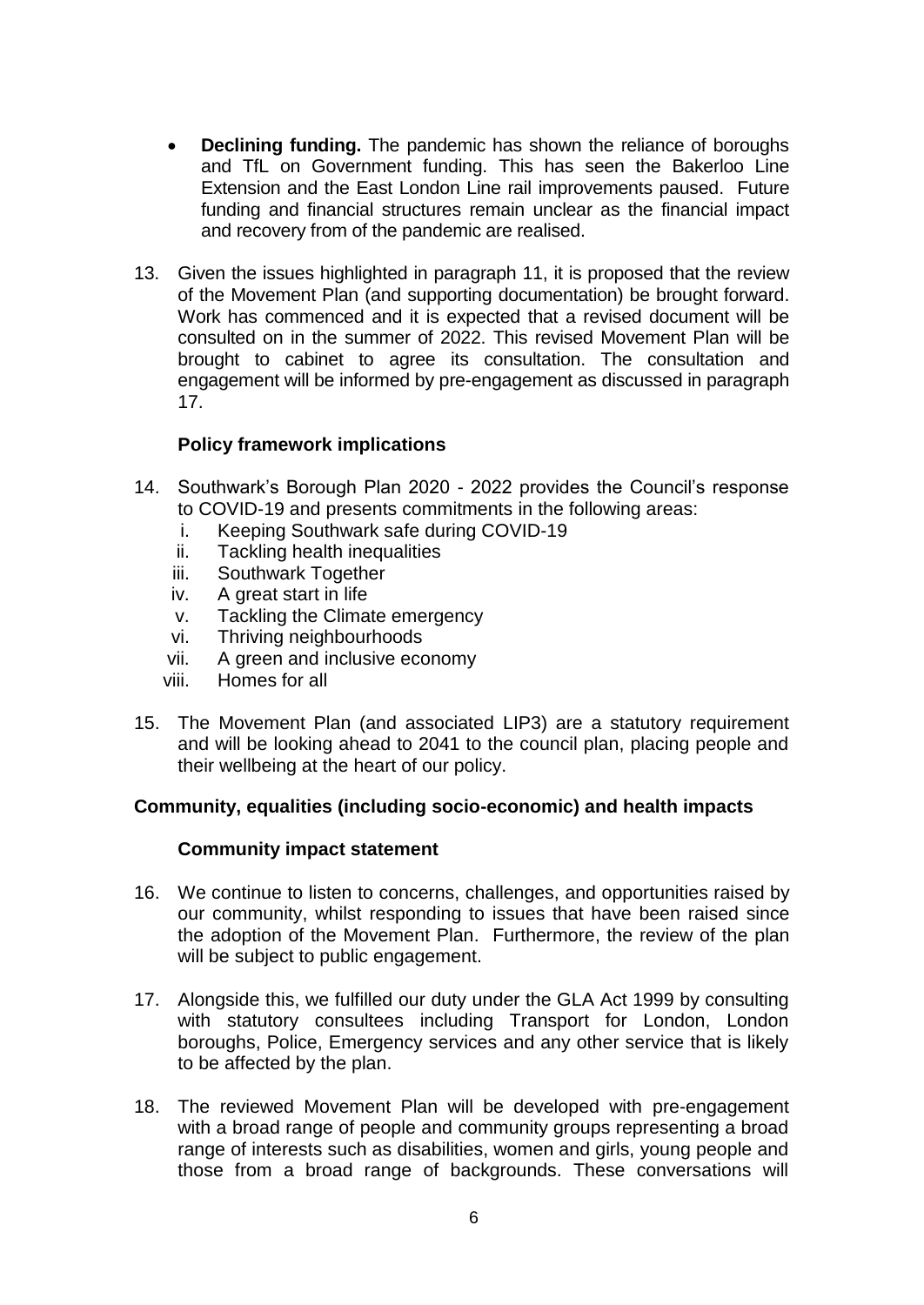inform a consultation and engagement plan for a reviewed movement plan.

## **Equalities (including socio-economic) impact statement**

- 19. An equality analysis and a strategic environmental assessment on the community impact were undertaken as part of the development of Southwark's Movement Plan. The analysis of the Movement Plan objectives was found to be consistent with these equality objectives. As part of the review of the Movement Plan, all supporting materials will be reconsidered.
- 20. Through the monitoring report, attached as Appendix 1 the council undertakes ongoing monitoring to ensure there are no unforeseen consequences for communities or that any identified impacts are proportionate to the overall objective of the programme and are minimised where possible. The monitoring report collates all available data on the impacts of the plan. It identifies general travel trends within Southwark and includes an assessment of any variations in the impacts across different groups.

# **Climate change implications**

- 21. The Movement Plan is a major policy element of the council's Climate Change Strategy under Priority 2 (Active and Sustainable Travel). Key aims of the council's Climate Change Strategy include to 'reduce car journeys to a minimum by 2030' and to 'be a borough where the walking and cycling becomes the default way to get around'. Part of meeting the borough's ambition of net zero emissions by 2030 includes a reduction in vehicle km's travelled and a shift to active and public transport; road transport currently accounts for 15% of the borough's emissions. The Movement plan actively works to support that ambition by working to make driving a private vehicle the least convenient option and encouraging walking and cycling where possible. By bringing this review forward, officers are looking to expand on the commitments to reducing carbon emissions within the Movement Plan.
- 22. A just and inclusive transition is at the heart of the council's emerging climate policy. By asking for a further review of the Movement Plan, officers are recognising the work of Southwark Stands Together which addresses inequalities that are exacerbated by climate change.

### **Financial implications**

- 23. There are no financial implications arising from this report as the plans will be implemented within existing departmental approved revenue and capital budgets.
- 24. With regards to future funding for transport improvements, the Council has some money allocated via its capital programme but is mainly reliant on bids made to TfL for most of its work in this area. Work will continue however, to try and identify other sources of funding from both within and outside the